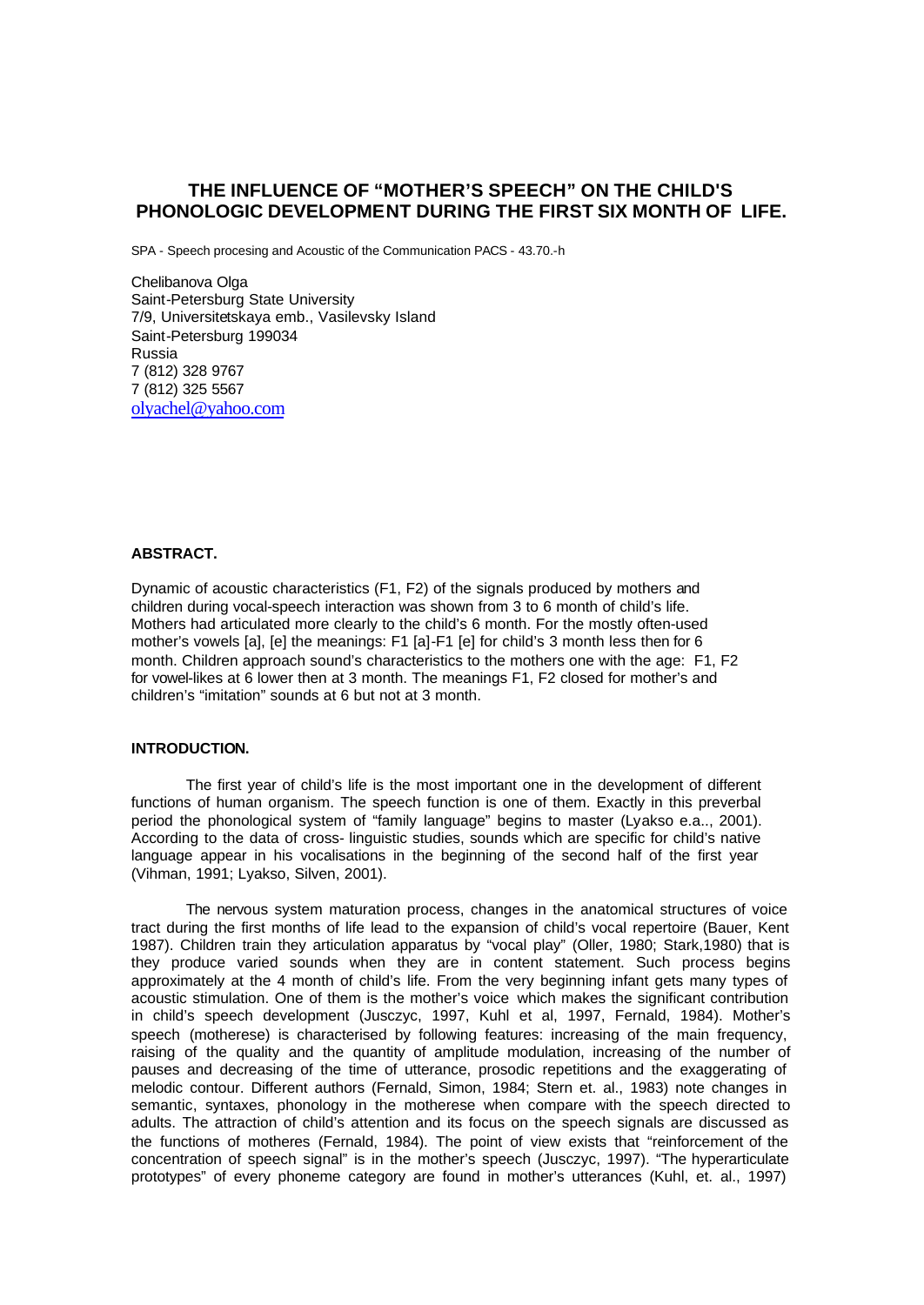that is vowels are pronounced more clear then usually. A baby prefers to listen motherese (Fernald, 1985), but it also can produce different sounds dependent of the type of sounds which adults address to him. First it was shown (Bloom, 1998) that 3-month-old infants produce more complex speech-like sounds when interact with the adult who talk with a child but not when the adult smiles or touches the child. Then researchers discuss the imitation as other aspect of infant's answer on adult's stimulation. It was shown (Kuhl, Meltzoff, 1991), that children already before 6 month of life can imitate and this ability increases with the age. As for Russian children it was established (Lyakso, 2002) that they imitate mainly "key words" in spontaneous mother's speech directed to children. Key words – are the words with the main exaggerated melodic contour. This fact was reflected in the resemblance of acoustic characteristics of child's and mother's vowels.

So the processes of maturation of vocal tract and nervous system, acoustic environment with changing with child's age mother's speech and the ability of child to react on mother's speech and to imitate mother's voice – all these factors result in the acquiring of specific sound's sequences of native language by children. But the question about special contribution of every of the noted factors on different stages of speech development is not very clear now.

This investigation's main goal was the description of spectral characteristics of vowel-like sounds produced by children during they first six months of life and spectral characteristics of vowels mother's speech directed to children. We tried to discover the possible age dynamic of the acoustic characteristics of child's vocalisations and to find the most important factor which causes such dynamic. So we proposed that the spectral characteristics of some child's vowellike sounds approximate to spectral characteristics of vowels of adults, particularly to spectral characteristics of vowels of mother's speech.

First we compared the parameters of striking vowels from mother's speech directed to children of third month of life with the parameters of striking vowels from mother's speech directed to children of sixth month of life. Secondary we compared the parameters of vowel-like sounds produced by three-month-old children with the parameters of vowel-like sounds produced by six-month-old children and parameters of infant's vocalisations produced in situation of mother-child vocal-speech interaction with parameters of infant's vocalisations produced when infant played alone. Then we took vowel-like child's signals which were described as imitation of mother's speech signals particularly mother's vowels, and we tried to trace the age dynamic of characteristics of these signals.

## **METHODS.**

The registration of sound signals of 8 Russian healthy children and 6 mother-child dyads was made when children were 3 and 6 months old. The recordings were released at child's home in situations of natural interaction in dyads mother-child and in situation of child spontaneous play without mother. At the same time the protocol of the process of signal's registrations was carried out. The goal of such protocol was to reflect changes in emotional and physiological state of the child (Was he angry or happy, wet or dry?) and the particularities of interaction process in dyads (Does the child look on the toy or on the mother's face or imitate mother's voice?).

For the recording the tape recorder "TIAC W-800R" was used with the mike LOMO -82A.02. Five minutes parts of recordings were analysed then with help of software "COOL PRO" (Syntr. Software Corporation, USA). The PC IBM Pentium (32 Õ max) with 16-class sound- card was used. The analogue-to-digital conversion was carried out with the frequency sampling 2400 Hz. Spectral analysis was made on the base of quick Furie transformation, Hemming window. When mother's speech was estimated the "key words" were selected in mother-to-child utterances (Lyakso, 2002), strike vowel in key words. The value of the first and second spectral peaks (F1, F2, Hz), value of the base frequency (F0), length of this vowels (t, ms). The pauses between mother's key word and child's next vocalisation were noted. The types of child's vocalisations were selected during auditory analysis according emotional state of a child. Cry signals and delight vocalisations – so called highly emotional vocalisations and the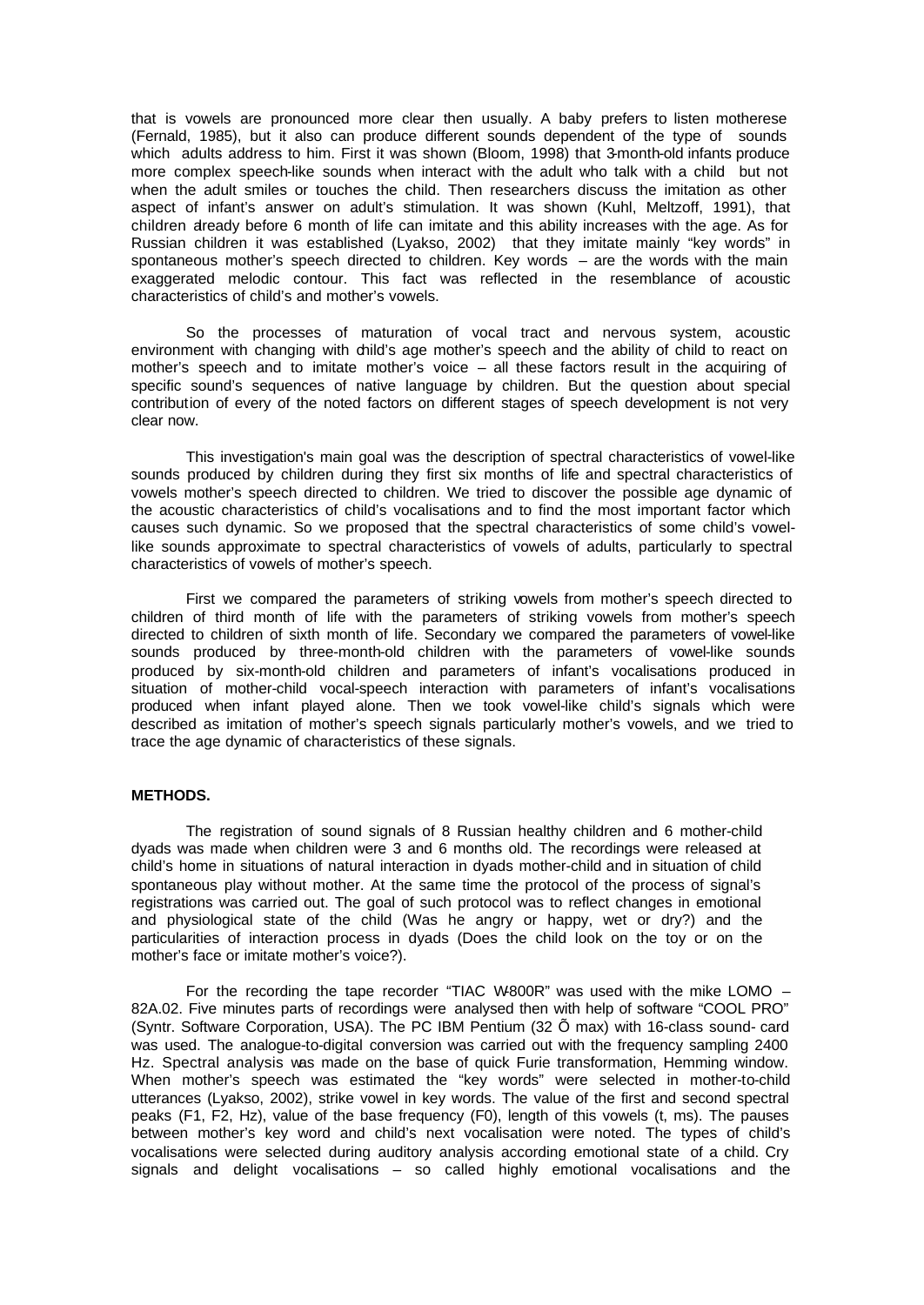"physiological sounds" - cough, sneezing were excluded from the analysis process. Neutral signals produced by children in calm comfort state were divided into fragments with the stabile type of a dynamic spectrogram and stabile sounding during whole the fragment. Statistic was made in the programms – "Excel 7.0", "ANOVA" ( the Mann-Uitny criteria, Median test were used).

#### **RESULTS AND DISCUSSION.**

## 1)The characteristics of vowel-like signals of the children of the third and sixth months of

age.

The instrumental analysis of acoustic signals produced by 8 children at the age of 3 and 6 months was carried out. Signals were produced in interaction situation and in spontaneous play situation in mother's absence. For three-month-old children were 690, for six-month-old children – 739 vocalisations. Sounds which were like Russian vowels [ $\ddot{a}$ ] and [ $\dot{y}$ ] ([e]) were used for the further analysis because this sounds were dominating in the repertoire of children of this age (Lyakso e.a., 2002).

In the tables 1a è 1b are the average values of F1 and F2 and standard deviations for  $\left[\mathbf{\ddot{a}} - (\mathbf{1a})\right]$ and [e] –(1b) vowel-likes for every of 8 children of the 3 and 6 month of they life. These signals were produced by children in interaction situations.

Table 13

|                |               |             |      |         | rabie ia. |  |
|----------------|---------------|-------------|------|---------|-----------|--|
| Child          | Parameter     | Child's age |      |         |           |  |
|                |               | 3 month     |      | 6 month |           |  |
|                |               | F1          | F2   | F1      | F2        |  |
| 1              | Average mean  | 1080        | 2085 | 927     | 1339      |  |
|                | St. deviation | 341         | 719  | 127     | 215       |  |
| 2              | Average mean  | 998         | 1586 | 759     | 1242      |  |
|                | St. deviation | 341         | 661  | 235     | 359       |  |
| 3              | Average mean  | 1031        | 2027 | 1111    | 1959      |  |
|                | St. deviation | 262         | 550  | 343     | 579       |  |
| $\overline{4}$ | Average mean  | 1161        | 2227 | 997     | 1677      |  |
|                | St. deviation | 375         | 661  | 235     | 359       |  |
| 5              | Average mean  | 1164        | 1925 | 930     | 1773      |  |
|                | St. deviation | 341         | 661  | 235     | 359       |  |
| 6              | Average mean  | 948         | 1828 | 1107    | 1765      |  |
|                | St. deviation | 341         | 661  | 235     | 359       |  |
| 7              | Average mean  | 794         | 1766 | 730     | 1424      |  |
|                | St. deviation | 122         | 468  | 188     | 404       |  |
| 8              | Average mean  | 664         | 1313 | 721     | 1065      |  |
|                | St. deviation | 107         | 334  | 180     | 172       |  |

|                |               |             |      |         | Table 1b. |  |
|----------------|---------------|-------------|------|---------|-----------|--|
| Child          | Parameter     | Child's age |      |         |           |  |
|                |               | 3 month     |      | 6 month |           |  |
|                |               | F1          | F2   | F1      | F2        |  |
|                | Average mean  | 846         | 2250 | 860     | 1758      |  |
|                | St. deviation | 108         | 572  | 72      | 567       |  |
| $\mathfrak{D}$ | Average mean  | 912         | 2009 | 694     | 1212      |  |
|                | St. deviation | 82          | 547  | 312     | 335       |  |
| 3              | Average mean  | 923         | 2124 | 871     | 1965      |  |
|                | St. deviation | 162         | 375  | 182     | 510       |  |
| 4              | Average mean  | 920         | 1900 | 910     | 1874      |  |
|                | St. deviation | 107         | 546  | 186     | 465       |  |
| $\mathcal{L}$  | Average mean  | 794         | 1775 | 839     | 2045      |  |
|                | St. deviation | 82          | 548  | 157     | 335       |  |
| 6              | Average mean  | 859         | 1989 | 870     | 1951      |  |
|                | St. deviation | 163         | 536  | 369     | 612       |  |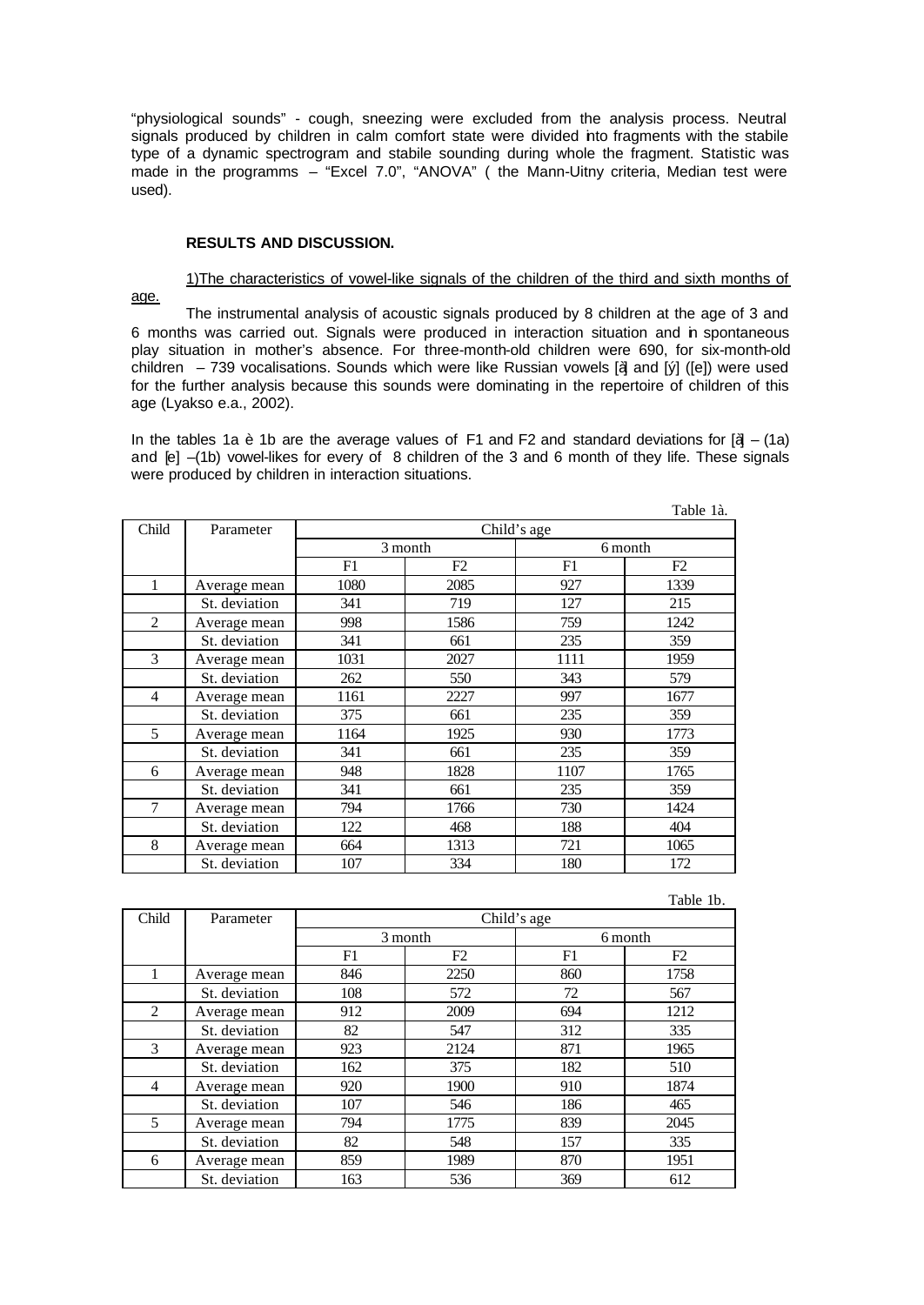| Average mean     | הרי<br>ے ر | 1682 | 760        | EO0  |
|------------------|------------|------|------------|------|
| St.<br>deviation |            | 495  | 107<br>10. | 529  |
| Average mean     | 807        | 1649 |            | 1065 |
| deviation        | 165        | 598  | ხ          | 369  |

Reliable differences for F1 and F2 between 3 and 6 months were revealed for [a]-like: for child 1 – F2 decrease (p<0,01), for child 2 – F1 è F2 (p<0,01), for child 7 – for F1 (p<0,01), F2 (p<0,05); for [e]: for child  $2 - F1$  (p<0,01), for child  $8 - F1$  (p<0,05). For all children there is the tendency to decrease the values of the first and second spectral maximums. F0 don't change with the age of children and has the from 220 Hz to 737 Hz for [à]-like and from 205 Hz to 622 Hz for [e]-like. This data are in accordance with the data of previous investigations for children developed in Russian-speaking environment (Kulikov e.a., 1999; Lyakso, Galunov 2001, Lyakso e.a., 1999). Authors discuss that more remarkable growth dynamic takes place in the second half of the first year.

Spectral characteristics of this vowel-likes of children in signals produced in interaction situation and in separate play situation do not differ clearly of each other. Some authors noted the dependency of quality and quantity of child's signals on the quality of adult's addressing for (Bloom, 1998) or from environment at all – that is laboratory environment or home (Lewedag e.a., 1994) But they don't discuss phonetic characteristics, but only complexity of signals. As to the phonetic characteristics they say that they are caused by possibilities of articulation apparatus.

## 2) Mother's speech adressed to children of 3 and 6 months.

 We had analysed 215 and 207 vowels from key words of 6 mothers for 3 and 6 months-old children accordingly. The most frequently vowel was [a] – for three month it was 36- 55% from all key words, [e]-3-25; for 6 month: [à]-29-60%, [e]-0-14%. The difference in the frequency of using of different vowels in different age levels was not noted. The length of strike vowels from key words, F0 for this vowels don't change with child's age. The values of F0 in this investigation are higher then values which are usual for women voice. This fact is like in literature (Fernald, 1985; Shimura, 1992; Lyakso, 2002). There is an opinion in literature about acoustic exaggeration of phonetic units in mother's speech (Kuhl e.a., 1997). So the area of formant triangle on coordinate plot (the angle of which are values for Russian vowels [à], [è] ([i]), [ó] ([u]) ) increases in mother's speech opposite the common such triangle area. In this research we used vowels [a], [e] according child's vowel-likes discussed early. F1 and F2 for them don't change with the age of child (according statistic). There are average values for F1 and F2 for these vowels on coordinate plot. You can see that the distance between average values of F1, F2 for  $\beta$  and [e] increases. It could be the way for better articulation, for emphasizing the acoustic distinction. But on this level of investigation this is only a hypotheses.



Figure 2. The average values of F1, F2 (Hz) for vowels [a], [y] from mother's key words, addressed to children in 3 (a) and 6 (b) months.

#### 3)The vocal imitation.

The child's vowels which are followed for the mother's key word on a distance 450 ms and more (to 6895 ms) are discussed as vocal-speech imitation by children of mother's vowels from key words.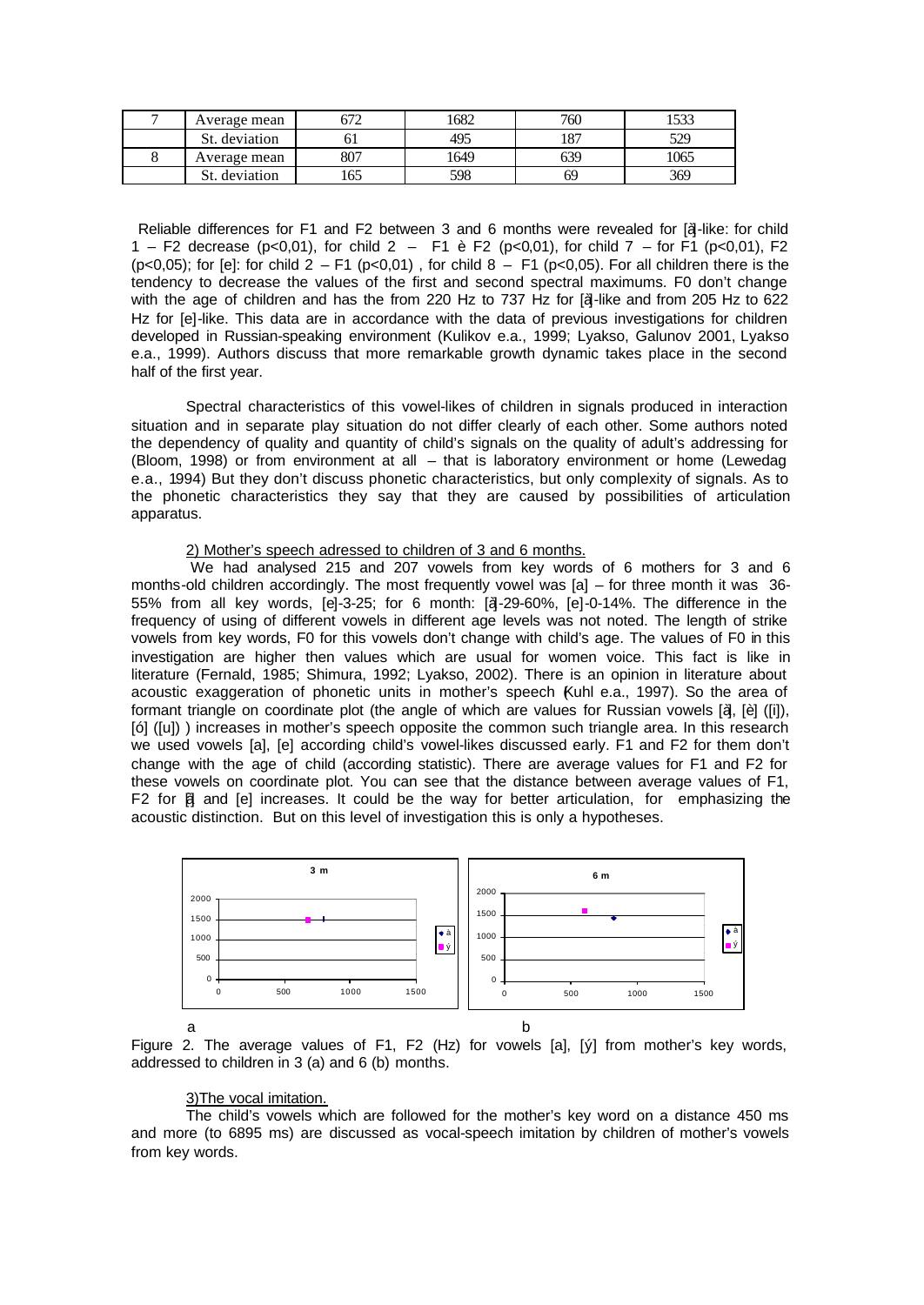We studied the imitation of vowel [a]. 3 month old children imitated 14% from all mother's [a] in key words and 6 month old - 13%. There are values of F1 and F2 on coordinate plot for mother's and child's [a] for imitation (See figure 3.) in 3 (a) and 6 (b) month. The values of F1, F2 in imitation situation decrease to 6 month of child's life (p<0,001). As a result the areas on which the number of values for F1 and F2 for child's and mother's [a] are situated on coordinate plot become the same when child is 6 months old.



Figure 3. The values of F1 and F2 for [a] vowels for mother and child in imitation situation; a-3 month child's life, b- 6 month child's life.

## **CONCLUSION.**

In this way all of the tendencies in the dynamic of child's signals acoustic characteristics become more clear in imitation situation. So we can say that imitation plays a great role in process of child language development and in common in provision of realisation of evolution potential of developing speech tract of child (Lieberman, 1975).

The work is carried out with financial support of RGNF (N 01-06-00090à).

#### **REFERENCES.**

1) Kulikov G.A., Andreeva N.G., Lyakso Å.Å., Pavlikova Ì.È. Speech-like elements of sounds of child first month life. // Journal of sensory system. 1999. <sup>1</sup> 1. V 13. P. 62-71 (in Russian). 2) Lyakso Å.Å., Novikova I.V., Petrikova N.À., Chelibanova Î.V. The development of «speech» abilities of child during the first year of life. // Proceeding of Sience Reports IX session RAO «Speech Technology Today», dedicated to prof. M.I.Sapogkov, Ì, Russia GEOS, 1999 (in Russian).

3) Lyakso Å.Å., Galunov V.I. The forming of acoustic image of sounds sygnals on early stages of ontogenezis // Proceeding of Science Report XI session RAO, Speech acoustic and biology acoustic. Ì.2001. V.3. (in Russian).

4) Lyakso  $\AA$ Å, Silven  $\AA$ . Comparative characteristic of early vocalisations of Russian and Finnish infants // Journal of sensory system. 2002.<sup>1</sup> 1(in Russian).

5) Lyakso Å.Å., Petrikova N.À., Chelibanova Î.V., Ostrouhov À.À., Rasumihin D.V. The sounds of Russian children of the first year of life and its perception by adult // Child Speech:

Psycholinguistic researches . The collection of researches, eds. Ò.N.Ushakova. Ì.2002 (in Russian).

6) Lyakso Å.Å. Vocal-speech interaction in the mother-child system during first half of the first year of life // News of otolaryngology and logopathology 2002, in press (in Russian).

7) Bauer H.R, Kent R.D. Acoustic analyses of infant fricative and trill vocalizations // Journal Acoustic Society of America. 1987. Vol. 81 (N2). P. 505-511.

8) Bloom K. Quality of adult vocalizations affects the quality of infant vocalizations // J. Of Child Language. 1998. Vol 15 (N3). P.469-480.

9) Fernald A., Simon T. Expanded intonatio contours in mother's speech to newborns. // Devel. Psychol. 1984. Vol. 20 (N 1), P.104-113.

10) Fernald A., The perceptual and affective sailience of mother's speech to infants // In L Feagans, C. Garvey, R. Golinkoff (eds.). The origins and growth of communication. 1984. Norwood, NJ: Ablex.